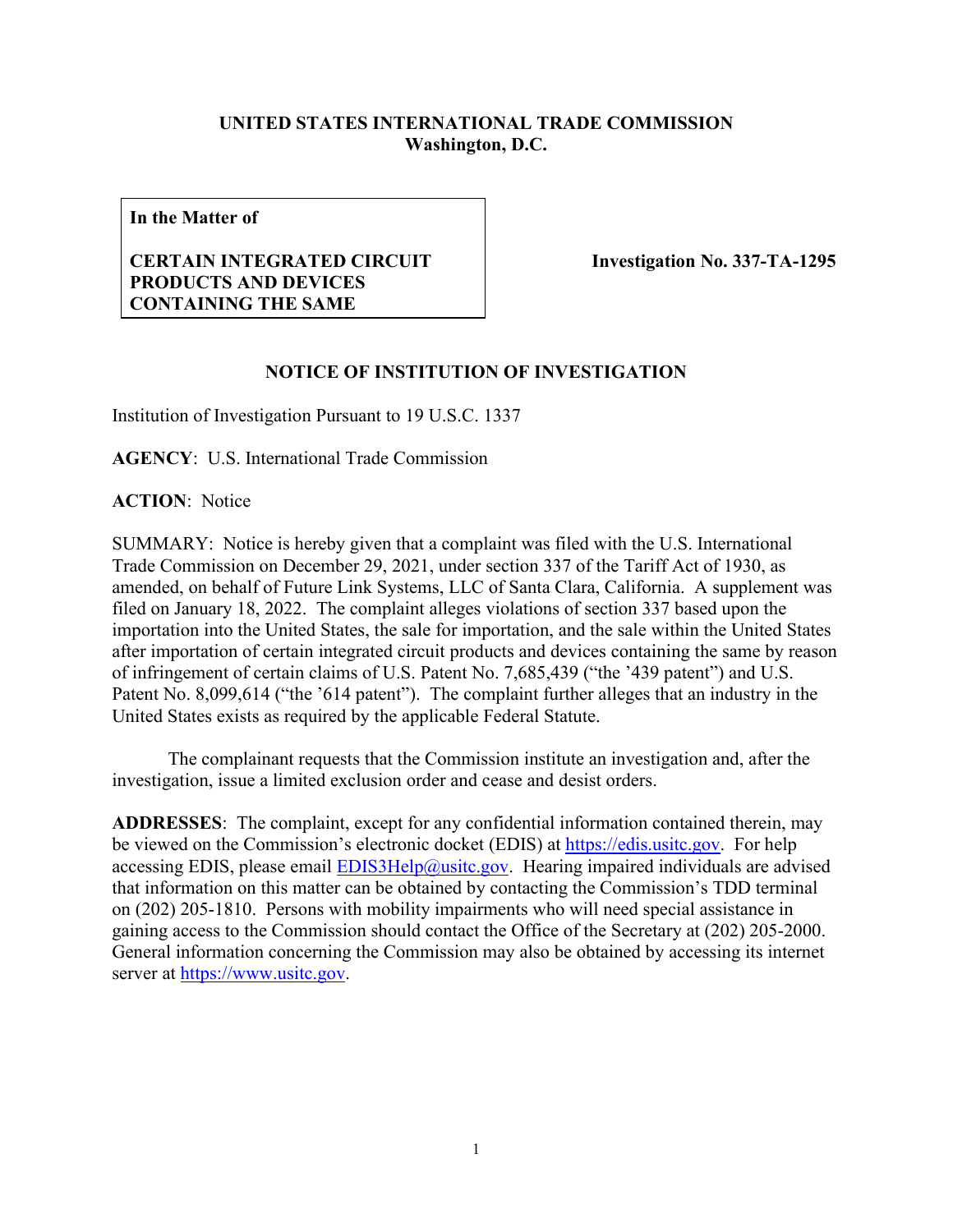**FOR FURTHER INFORMATION CONTACT**: Pathenia M. Proctor, The Office of Unfair Import Investigations, U.S. International Trade Commission, telephone (202) 205-2560.

## **SUPPLEMENTARY INFORMATION**:

**AUTHORITY**: The authority for institution of this investigation is contained in section 337 of the Tariff Act of 1930, as amended, 19 U.S.C. 1337, and in section 210.10 of the Commission's Rules of Practice and Procedure, 19 C.F.R. 210.10 (2021).

SCOPE OF INVESTIGATION: Having considered the complaint, the U.S. International Trade Commission, on January 25, 2022, ORDERED THAT –

(1) Pursuant to subsection (b) of section 337 of the Tariff Act of 1930, as amended, an investigation be instituted to determine whether there is a violation of subsection (a)(1)(B) of section 337 in the importation into the United States, the sale for importation, or the sale within the United States after importation of certain products identified in paragraph (2) by reason of infringement of one or more of claims 1-6 of the '439 patent and 1-9 of the '614 patent, and whether an industry in the United States exists as required by subsection (a)(2) of section 337;

(2) Pursuant to section 210.10(b)(1) of the Commission's Rules of Practice and Procedure, 19 C.F.R. 210.10(b)(1), the plain language description of the accused products or category of accused products, which defines the scope of the investigation, is "processors, mobile phones, tablets, personal computers, and streaming devices containing processors";

(3) Pursuant to Commission Rule  $210.50(b)(1)$ , 19 C.F.R. §  $210.50(b)(1)$ , the presiding administrative law judge shall take evidence or other information and hear arguments from the parties or other interested persons with respect to the public interest in this investigation, as appropriate, and provide the Commission with findings of fact and a recommended determination on this issue, which shall be limited to the statutory public interest factors set forth in 19 U.S.C.  $\S$   $\S$  1337(d)(1), (f)(1), (g)(1);

(4) For the purpose of the investigation so instituted, the following are hereby named as parties upon which this notice of investigation shall be served:

(a) The complainant is:

Future Link Systems, LLC 3945 Freedom Circle, Suite 900 Santa Clara, CA 95054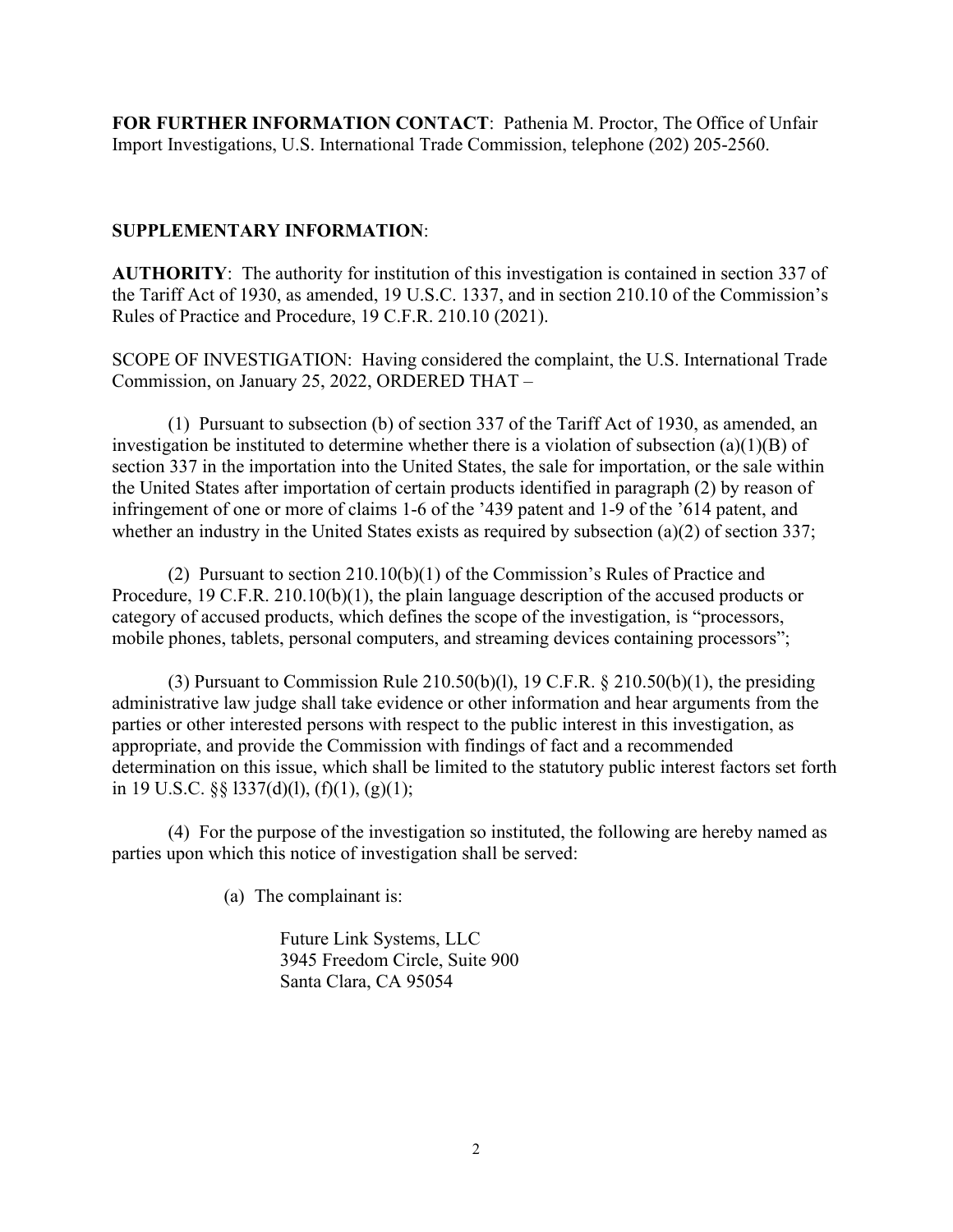(b) The respondents are the following entities alleged to be in violation of section 337, and are the parties upon which the complaint is to be served:

> Advanced Micro Devices, Inc. 2485 Augustine Drive Santa Clara, CA 95054

Apple, Inc. One Apple Park Way Cupertino, CA 95014

Broadcom Inc. 1320 Ridder Park Drive San Jose, CA 95131

Broadcom Corp. 1320 Ridder Park Drive San Jose, CA 95131

Qualcomm Inc. 5775 Morehouse Drive San Diego, CA 92121

Qualcomm Technologies Inc. 5775 Morehouse Drive San Diego, CA 92121

Amlogic Holdings Ltd. Collas Crill Corporate Services Limited P.O. Box 709 Floor 2, Willow House, Cricket Square Grand Cayman, KY1-107 Cayman Islands

Amlogic (CA) Co., Inc. 2518 Mission College Blvd., Suite 120 Santa Clara, CA 95054

Realtek Semiconductor Corp. 2 Innovation Road II Hsinchu Science Park, Hinschu 300, Taiwan

Dell Technologies Inc. One Dell Way Round Rock, TX 78682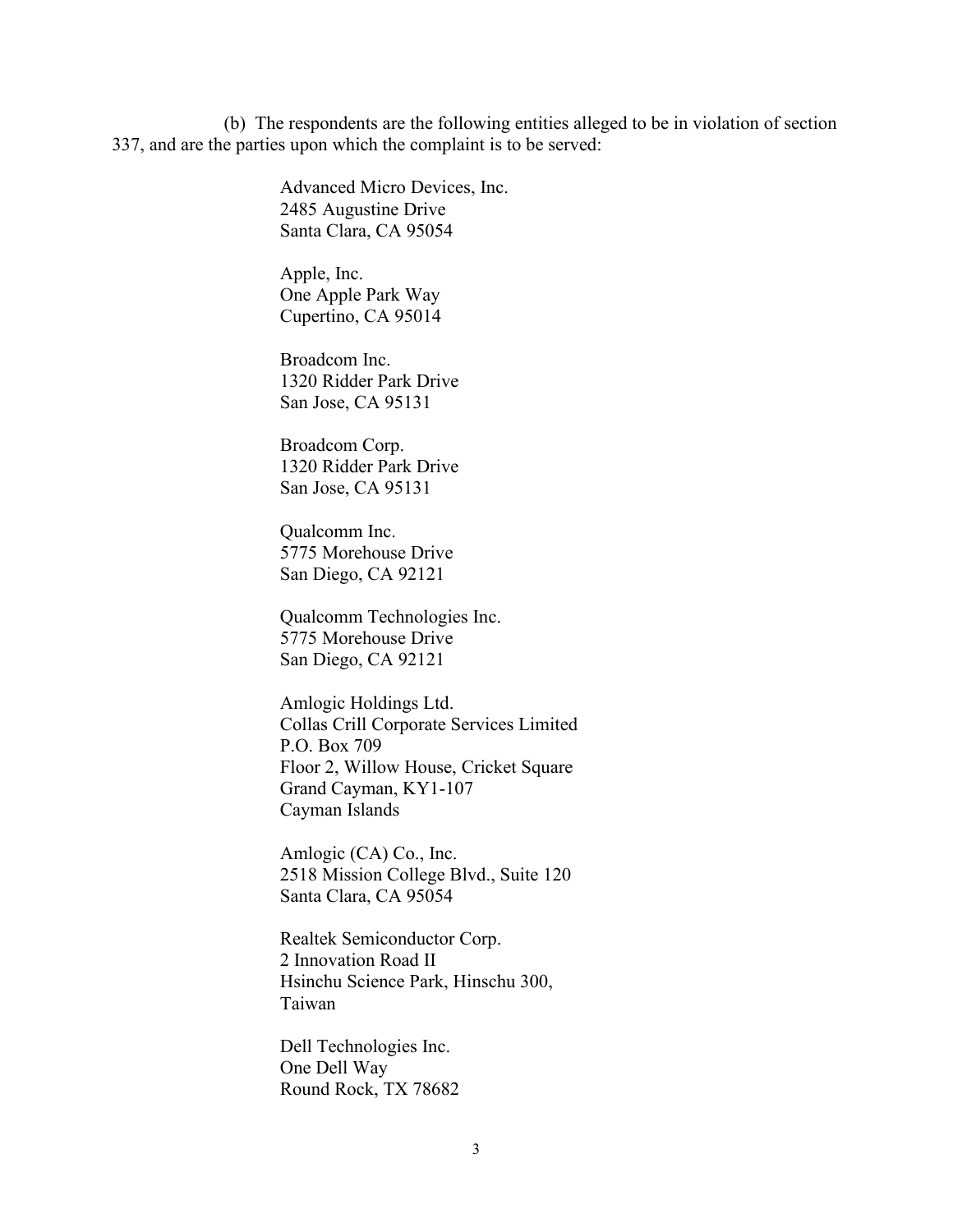HP INC. 1501 Page Mill Road Palo Alto, CA 94304

Acer Inc. 8F, 88 Sec. 1, Xintai 5th Rd. Xizhi, New Taipei City 221, Taiwan Acer America Corp. 1730 N. First St., Suite 400 San Jose, CA 95112

Lenovo Group Ltd. New Town Plaza Phase 1 Hong Kong China

Lenovo (United States) Inc. 1009 Think Place Morrisville, North Carolina 27560

Motorola Mobility LLC 222 W. Merchandise Mart Plaza, Suite 1800 Chicago, Illinois 60654

Google LLC 1600 Amphitheatre Parkway Mountain View, CA 94043

(c) The Office of Unfair Import Investigations, U.S. International Trade Commission, 500 E Street, S.W., Suite 401, Washington, D.C. 20436; and

(5) For the investigation so instituted, the Chief Administrative Law Judge, U.S. International Trade Commission, shall designate the presiding Administrative Law Judge.

Responses to the complaint and the notice of investigation must be submitted by the named respondents in accordance with section 210.13 of the Commission's Rules of Practice and Procedure, 19 C.F.R. 210.13. Pursuant to 19 C.F.R. 201.16(e) and 210.13(a), as amended in 85 Fed. Reg. 15798 (March 19, 2020), such responses will be considered by the Commission if received not later than 20 days after the date of service by the complainant of the complaint and the notice of investigation. Extensions of time for submitting responses to the complaint and the notice of investigation will not be granted unless good cause therefor is shown.

Failure of a respondent to file a timely response to each allegation in the complaint and in this notice may be deemed to constitute a waiver of the right to appear and contest the allegations of the complaint and this notice, and to authorize the administrative law judge and the